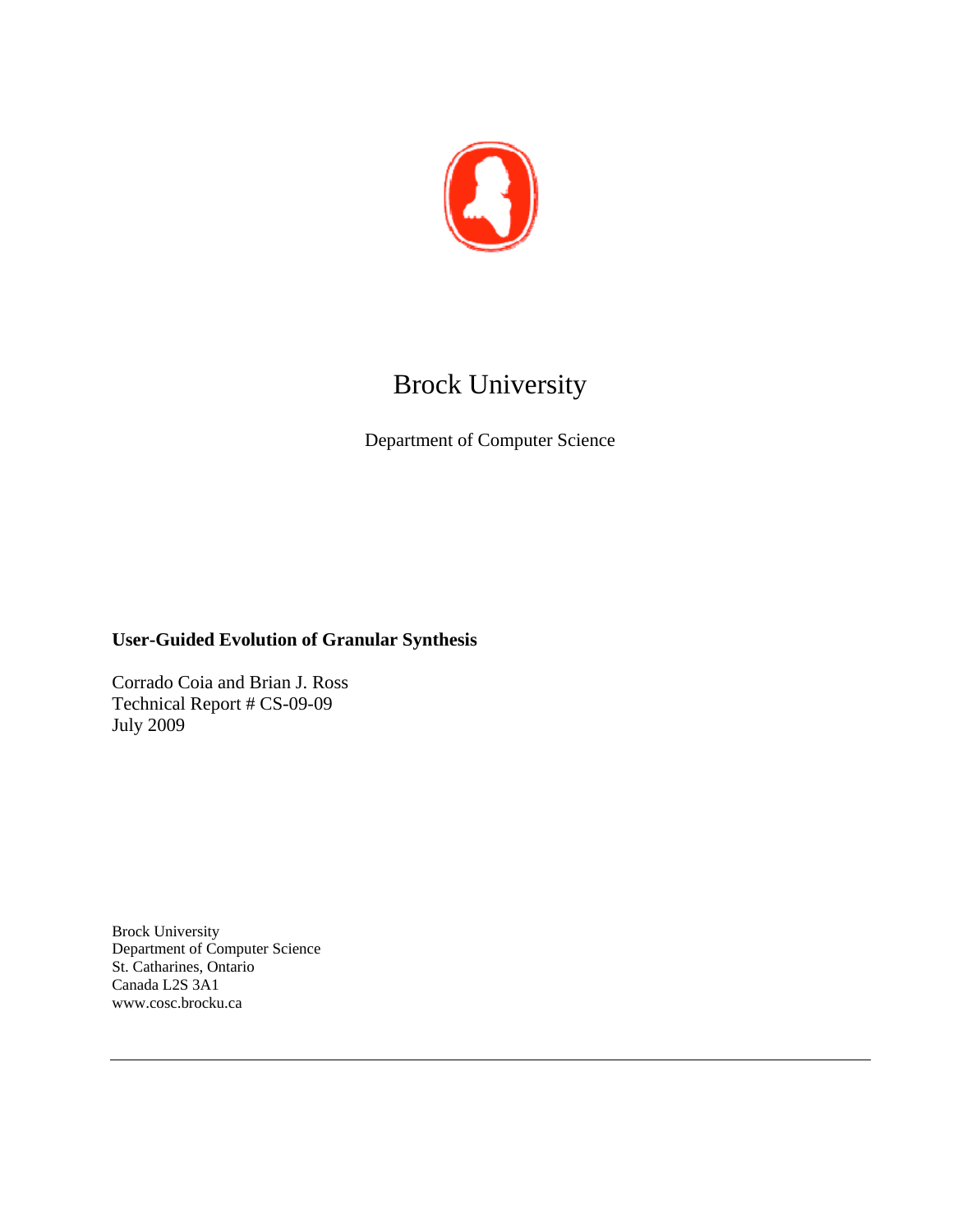## **User-Guided Evolution of Granular Synthesis**

Corrado Coia Brock University Department of Computer Science 500 Glenridge Ave. St. Catharines, Ontario Canada L2S 3A1 corrado.coia@gmail.com

#### **ABSTRACT**

Granular synthesis is a form of audio synthesis that consists of breaking audio into tiny millisecond chucks. This paper describes the EGDE system. EGDE (Evolutionary Granular Delay Environment) is a software plug-in that permits its granular delay effects to be time synchronized with the host application. Its interface features an interactive genetic algorithm, to be used for user exploration of granular synthesis parameters. Interactive evolution is ideal in this application, as it permits a user to interactively explore a wide variety of effects that arise with different combinations of the granular delay parameters. A goal of EGDE is to provide a granular synthesis interface with an intuitive and efficient means of auditioning and rating effect parameters, while minimizing user exhaustion. This is particularly important with a granular synthesis, since many parameter settings will be undesirable to most listeners. Typically, each parameter set in the population can be auditioned in a matter of a few seconds or less. A minimalist 3-value evaluation scheme lets the user either clone, use, or delete candidate parameter sets. Mutation and crossover rates can also be fine tuned as desired. The interface lets the user directly tweak parameters, thus permitting direct user editing of chromosomes. The evolutionary interface could be easily adapted to other musical applications in the future, for example, generalized synthesis engines.

#### **General Terms**

Human Factors

#### **Keywords**

Granular Synthesis, Computer Music, Interactive Genetic Algorithm

Brian J. Ross Brock University Department of Computer Science 500 Glenridge Ave. St. Catharines, Ontario Canada L2S 3A1 bross@brocku.com

#### **1. INTRODUCTION**

Recent years have seen a technological revolution in music production. Digital audio technology has made it possible for anyone with a desktop or laptop computer to run inexpensive music production systems with audio quality that rivals that of professional recording studios of decades past. Furthermore, contemporary music software is capable of audio and musical processing that simply could not be conceived of in the past. Digital audio systems have become essential tools for all aspects of music production – composition, editing, recording, mixing, and final production.

One esoteric area of electronic music is granular synthesis [17]. Granular synthesis treats audio as a collection of tiny asynchronous audio clips or grains. Each grain is between 5 to 100 milliseconds in duration, and might be extracted from a larger audio signal, for example, from an audio file or live microphone input. There are a large number of parameters which define the nature of these grains and their playback. Different combinations of parameters can generate drastically different results, ranging from controlled pitch and time transpositions of the original sound signal, to grotesquely mangled mutations that bear little resemblance to the source. The flexibility of granular synthesis has made it a favourite tool of experimental musicians. However, this flexibility also means that it is complex to use. It can be difficult to find parameter combinations that "sound right", especially when many combinations are musically unpleasant.

This paper describes EGDE (Evolutionary Granular Delay Environment), which is a granular synthesis system that features an interactive genetic algorithm interface. The high number of parameter settings required with granular synthesis suggests that interactive evolution is worth consideration. Genetic algorithms and related technologies have a track record for finding acceptable solutions in problems with high dimensional parameter spaces. Furthermore, interactive evolution is of particular importance in applications in which there is no known computable aesthetic evaluation function, and so the user remains the best judge of fitness [2]. With the system in this paper, the user can explore different parameter sets interactively, in an attempt to discover new and interesting effects from the wide variety possible.

The kind of granular synthesis performed by EGDE is granular delay. Delay is a well-known effect that simulates an echo with possible feedback. Granular delay performs a delay at a granular level, in which sampled grains of an input signal are fed back into the output stream at some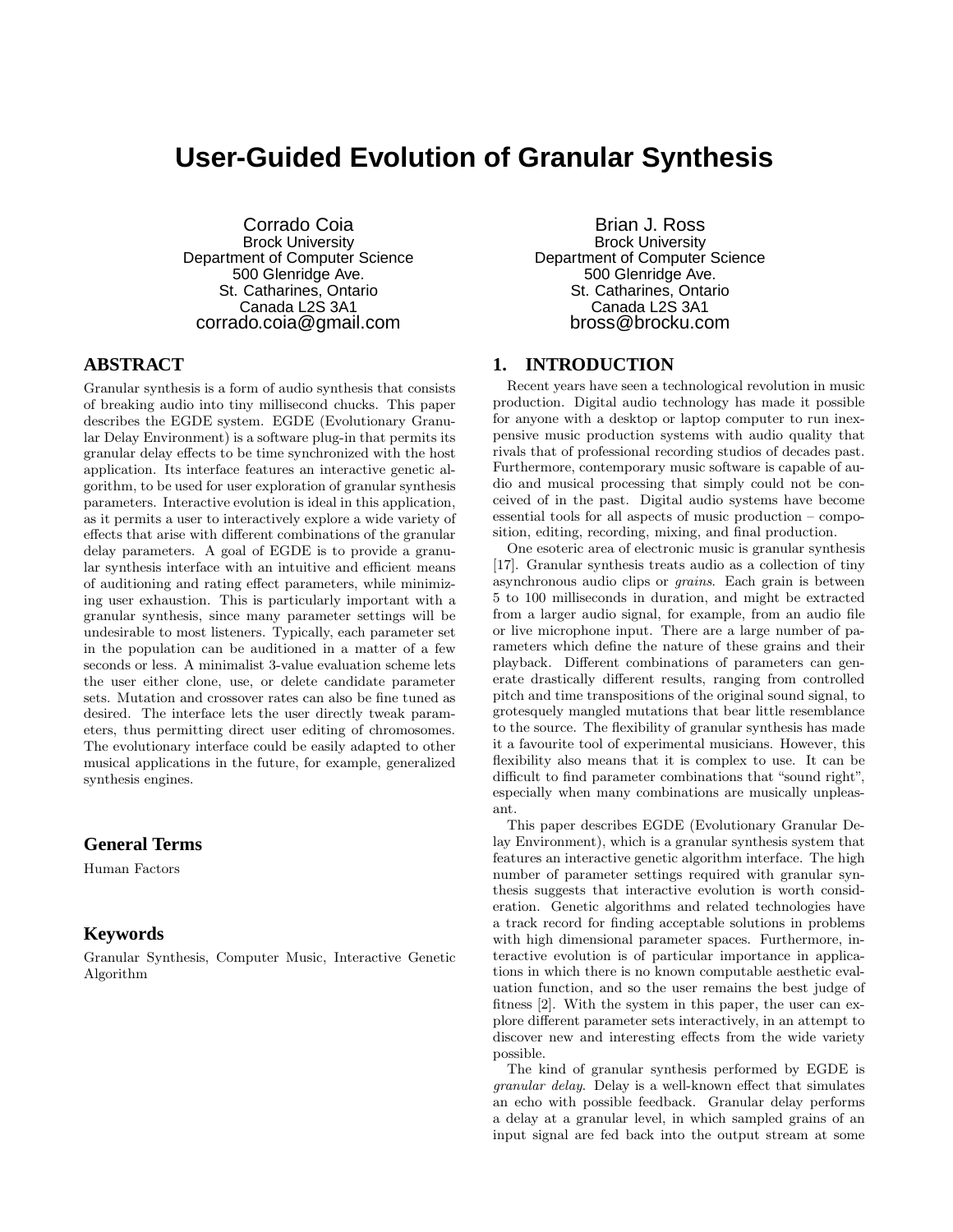temporal delay. Some of the parameters controlled by the system include duration of grains, frequency of creation, delay time, play-back pitch, forward or reverse direction, and synchronization intervals. The interactive genetic algorithm (IGA) interface permits all or some of these parameters to be set and explored. The user is presented with a population of 16 parameter sets. The IGA interface is constructed to expedite the fast audition and evaluation of individuals. A unique tri-state evaluation interface is used, in which parameter sets are evaluated as one of: delete, use, or hold. This prevents the need for subjective quantitative scales for evaluation, and also permits settings to be quickly deleted, which is often the most desirable action. Because the system's sound engine continuously pipes a source signal through the granular delay, individuals can be auditioned and rated very quickly, and often in a matter of seconds. This makes audio effect evolution nearly as efficient as IGA interfaces for graphical applications, in which candidates can be evaluated at a glance. The effect is written as a VST plug-in<sup>1</sup>, which permits its use in a large number of commercial applications [20].

Section 2 gives some background on granular synthesis, and section 3 reviews related work in interactive genetic algorithms and music. The implementation of the granular delay engine is described in Section 4. A walk-through of the EGDE system in use is given in Section 6. Conclusions and directions for future work are discussed in Section 7.

#### **2. GRANULAR SYNTHESIS**

Granular synthesis is an esoteric audio synthesis technique in which audio is comprised of minuscule grains [16] [17]. A single grain of sound is generally between 5 to 100 milliseconds in duration, and when combined together, form complex and dynamic soundscapes. The power of granular synthesis stems from its ability to combine and manipulate grains in countless creative ways. For example, the user can specify the manner in which individual grains are created (location from source audio, duration, pitch, direction of playback, amplitude envelopes,...) and multiple grains are generated (mixing, frequency of generation, order of generation with respect to different grains, repetition rate,...). The control of all these parameters is often specified stochastically or algorithmically, and controlled via software. For example, the CSound language's granule operator has 22 parameters that specify the characteristics of granular synthesis generation [21].

The composer Iannis Xenakis created and documented the first granular synthesis principals and techniques in the 1950's [15][16]. His analog approach involved slicing the audio tape into small pieces and then taping them back together in a new order. The first computer-based granular synthesis systems where introduced by Curtis Roads in 1991 and by Barry Truax in 1988 [16]. The digital approach allows for accurate control over all aspects of creating, manipulation, and playback of grains. Hence, more complex compositions are possible.

There are many variations of granular synthesis, for example, granular wave synthesis, granular audio playback, and real-time granulation or granular delay, which is the form of granular synthesis used in this paper. Granular delay is accomplished by having the granular synthesis engine accept a constant audio steam. The engine then creates grains from the audio currently present within the a finiteduration buffer, which presents a moving "window" of audio from which to generate grains. Due to the fact that the audio is streaming into the granular synthesis engine in real-time, the engine is limited to only the audio currently present in the finite-sized buffer and not the entire audio sample. Hence, this method is considered a delay-effect, as the audio input is stored and then processed and played in unison with the live signal.

Many free and commercial software systems support granular synthesis, for example, CSound [21] [4], Native Instruments Reaktor [8], Crusher XStudio [19], and Ableton Live [12]. Ableton Live's granular delay effect is in fact one of the inspirations for this paper. Live's granular delay implements the aforementioned granular delay effect in real-time. A number of parameter controls are available, such as granular frequency, pitch, and feedback level, as well as stochastic ranges for parameters. Furthermore, since Ableton is designed towards rhythmic music and real-time playback, the granular delay can be synchronized to generate grains within timed windows of the source audio.

#### **3. EVOLUTIONARY COMPUTATION AND MUSIC**

The application of genetic algorithms in music composition is widely known [5]. Most of this work involves evolving music at the note level, for the purposes of generating compositions.

Of more relevance to this paper is the use of evolutionary computation towards the processing or synthesizing of audio signals at the timbre level. One direction for this research is to use evolution to produce a synthesizer or sound source that generates output matching characteristics of an example sound sample [7] [11] [13]. These techniques use automatic fitness evaluation, to determine the closeness of match between candidate and target sound data.

An alternative approach is to use interactive genetic algorithms (IGA's), in which the user uses the genetic algorithm as a guide in which to interactively explore variations of sounds. Here, the genetic algorithm acts as a tool for sound discovery. Johnson uses a mutation-based IGA to explore different granular synthesis settings [9]. It uses a minimalist interface, in which evolutionary controls and parameter settings are kept hidden from the user. Mandelis describes an IGA for the exploration of synthesis parameters [10]. The system makes use of various crossover operators, and a realtime interface controlled by a data glove. Dahlstedt also uses an IGA to explore synthesis parameters [6].

Other biologically-inspired techniques have been applied to sound generation, and granular synthesis in particular. For example, Blackwell uses particle swarms to generate granular audio [3]. Miranda uses a cellular automata to define granular synthesis frequency and duration values [14].

#### **4. GRANULAR DELAY ENGINE**

Audio delay is a well-known audio effect, which could also be called an "echo". To create a delay, an audio signal is mixed with a delayed version of itself. The original analog delay units performed this by using a loop of recording tape, in which the record and playback head worked on the same audio tape in a repetitive, looping fashion. It is easily im-

<sup>1</sup>http://www.cosc.brocku.ca/∼bross/EGDE/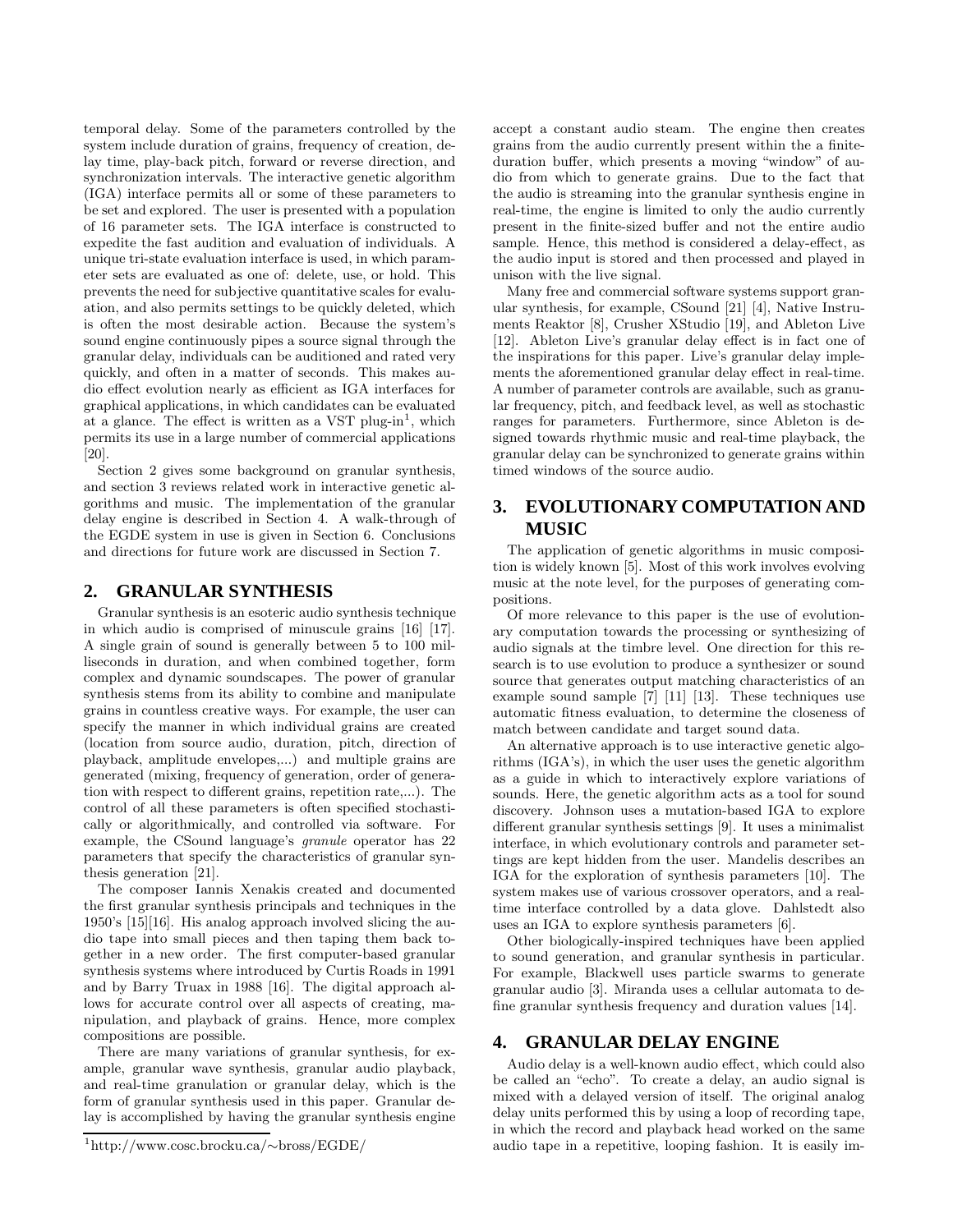

Figure 1: Granular Delay Engine

plemented in digital audio, by mixing a digital signal with a temporally delayed version of itself, saved in a buffer. There can be a variable amount of feedback gain for the delayed signal, which controls the strength of the old signal mixed into the current one. The delay time of the old signal (ie. how far back in the buffer to read the old signal) is also a user-controllable parameter.

EGDE implements a granular delay effect, which is inspired by the granular delay included with the Ableton Live music production system [12]. Rather than performing a uniform delay on a uniform signal as done with a normal delay, granular delay mixes in grains (segments) of the old signal into the current audio. Then the feedback loop takes this audio output, and remixes it back as a delay signal. Hence the overall effect arises due to granular playback and delay feedback, both of which are separately controllable. Almost all of the parameters for controlling granular synthesis are available when generating grains, such as grain duration, grain start time, volume, direction of grain, playback pitch, and others. The difference between it and full granular audio synthesis is that granular delay has a limited window of audio available from which to generate grains, while granular audio synthesis can select grains from any point in a source audio file.

Figure 1 shows the architecture of the granular delay engine. An audio stream from the host is fed into the engine, into a circular buffer (finite queue). This buffer represents the maximum delay time available for the delay effect, and is currently set to 5 seconds. The grain creation mechanism will use the current parameters to extract a grain from this buffer, and generate a grain. A grain is essentially a small clip of audio, with an envelope convolution applied to the start and end to create smooth transitions to zero. This is always performed on grains, or else noise will arise when a grain makes a sudden transition on or off. The generated grain is then mixed with the current signal, and the result is again mixed into the delayed signal buffer, which results in the granular delay effect.

In following the approach of Ableton's granular delay, a constraint of our granular engine is that grains are generated linearly at some fixed frequency rate. Grain duration will be inversely proportional to the frequency. This disallows

generated grains to layer directly over each other, which in turn reduces peaking or overflow of audio signals that will arise when grains are directly mixed together. Multi-grain mixing will occur during delay mixing, which will be easily controlled via a feedback level parameter.

The granular delay parameters are as follows:

- 1. Grain density and offset: Density controls how frequently grains are created, and therefore the length of duration of each grain. Grain density offset gives a range of values from which to select a density. Hence when a grain is to be generated, its frequency will be the grain density value plus/minus the offset.
- 2. Pitch and offset: A zero pitch value means the grain has the same pitch characteristics of the original audio. Positive or negative pitch values will either increase or decrease the pitch of the grain with respect to the original audio. Offset is the degree to which pitch changes can vary between generated grains.
- 3. Delay and offset: The delay is the amount of time it takes for a grain to be played back. By mixing a new grain with the input signal into the output buffer at the specified delay time (plus/minus offset), the delay effect is produced.
- 4. Feedback: This controls the amplitude of grains that mix into the output buffer.
- 5. Granular spray: If set to zero, then grains are created from the current input signal. When increased, grains may be created from further back in time. A high spray will create a more "scrambled" delay effect.
- 6. Reversal: This is the probability that a generated grain is played in reverse direction.
- 7. Dry/Wet: This controls the mix balance of the original signal with the granular delay effect, as written to the output.

A new contribution of EGDE is its ability to synchronize grain parameter changes with the tempo from the host, which results in rhythmic changes of granular effects. This provides a rich number of musically interesting effects. Parameter changes can occur at three levels of synchronization, controlled by the following parameters:

- 1. Cloud (cloud length, offset): Clouds define time-determined durations for multiple parameter changes. A cloud is a duration of time in which all the parameters are locked together. If cloud duration is activated (ie. non-zero), then all parameter changes will occur together within the cloud duration. It is akin to a window in which all parameters are set and used. They will only change in unison at the beginning of the next cloud.
- 2. Beat synchronization (grains density, pitch, delay length): If the parameter is set to synchronize on beats, it will do so with respect to  $k$  quarter-notes ( $k$  between 1 and 16). Different parameters can synchronize at different note rates, which can result in complex rhythmic effects.
- 3. Unsynchronized: Here, a parameter change can occur asynchronously, irrespective of the host clock.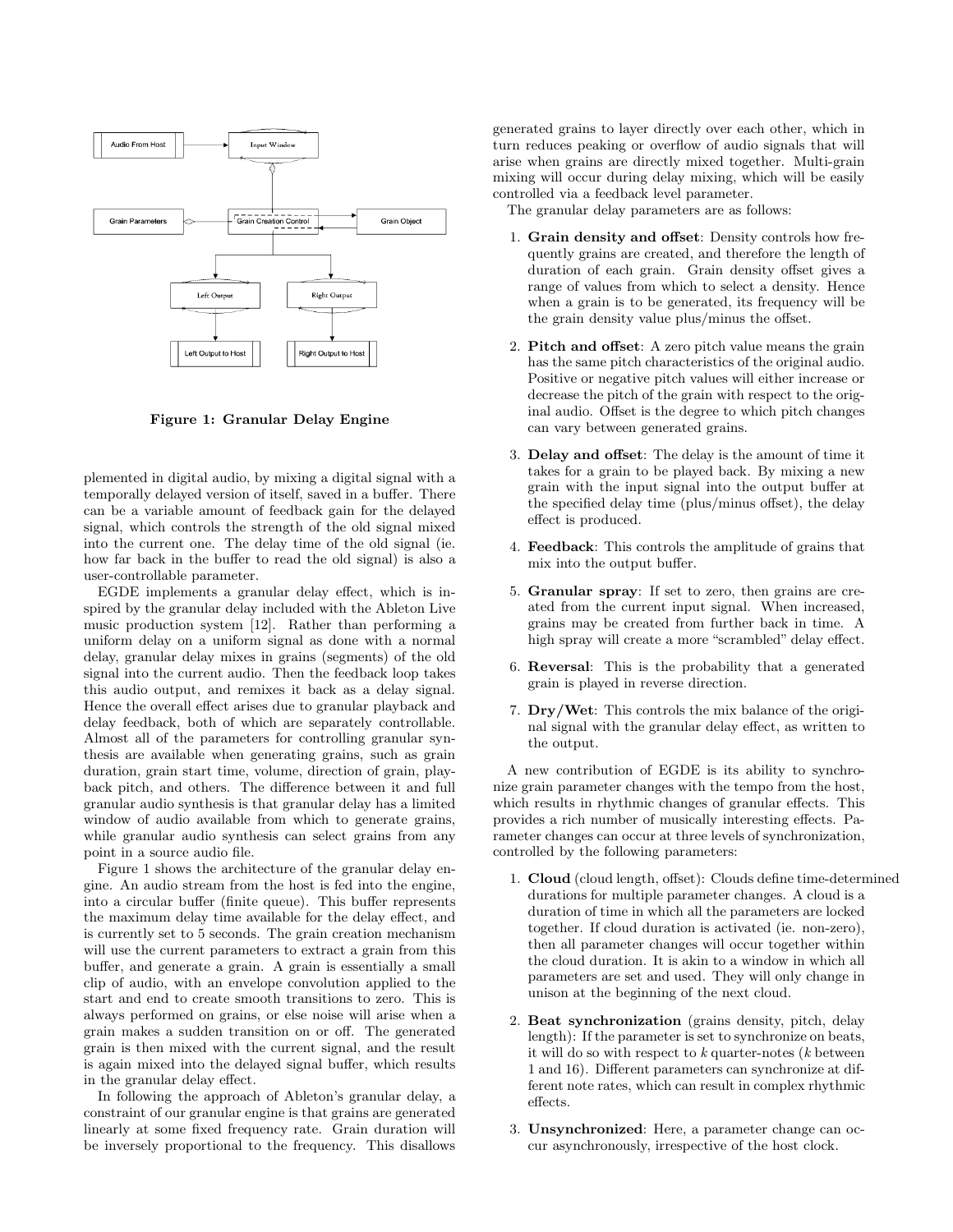Activated cloud synchronization pre-empts beat synchronization and unsynchronized changes. Likewise, if clouds are not used, then beat synchronization pre-empts unsynchronized changes.

EGDE is implemented as a VST plug-in [20]. VST is a popular software specification developed by Steinberg Music, which permits the implementation of music software plug-ins hostable by various commercial music systems. Because the system is a plug-in, it relies on a host application from which to read and write audio signals, clock tempo information, and other information. Similarly, the plug-in will write the granular delay effect back to the host for playback. The VST environment also provides a GUI environment.

#### **5. INTERACTIVE GENETIC ALGORITHM INTERFACE**

Figure 2 shows EGDE's user interface. The population is on the left, the granular delay parameters on the top-right, and evolution controls on the bottom-right.

The population consists of 16 individuals. Each individual contains rating controls, an age indicator, and a "sample" audition button. We forgo a numeric rating system common in many interactive evolution applications, for the following simple tri-state rating scheme (from highest to lowest fitness preference):

- 1. Hold (blue): Clone this parameter set into the next generation, and also use the set for reproduction (a parent). This is a form of elitist reproduction. ;
- 2. Use (green): Use this set for reproduction, but do not clone it.
- 3. Delete (red): Do not use this set for reproduction, and do not clone it.

Note that if the user would rather use a smaller population, say 9 individuals, then individuals 10 through 16 can be set to delete, and ignored during subsequent generations. Clicking a sample button will activate that individual. Only one individual is active at one time, as indicated by its activated sample button. When sample is activated, that parameter set is loaded into the host, as well as the top-right parameter control section. It will then immediately process the audio, which will be heard by the user.

Evolution controls are given on the bottom of the interface. A chromosome is a list of floating-point values, one value per granular delay parameter. The crossover/mutation balance control determines the probability that crossover is selected for reproduction, verses mutation. If the user would rather use mutation exclusively, then this control should be set to 100. Either one-point crossover or N-point crossover may be chosen by the user. One-point crossover tends to preserve recognizable groupings of parameters, while N-point results in more varied permutations of parameter settings. The Mutate % of the effects control determines the probability that each parameter will undergo a mutation, should mutation have been chosen to perform reproduction. Mutation occurs on a gene by perturbing its current value, by the range specified by the % mutation variance control. Setting the variance low will result in a small tweak of a value, while a high value may result in a drastic alteration. Finally, Next generation will create a new population of parameter sets, using the current population ratings.

The parameter control section shows the parameter values of the currently active population member. These parameters are described in Section 4. They permit direct user editing of parameter values within the active chromosome, and result in immediate audio feedback of edited changes. User editing of chromosomes could be considered a form of interactive Lamarckian evolution [18]. Parameter editing can be undone with the *undo* button, which replaces the parameters with the values that existing before editing commenced. In addition, parameters can be frozen (red fields). Frozen parameters will no longer be subject to mutation. However, these parameters can still have crossover applied to them. Freezing parameters lets the user stop the introduction of new values into the population.

#### **6. USING THE SYSTEM**

The primary motivation behind the design of the EGDE interface described in Section 5 is to provide the user with a means for quickly and effectively auditioning and evaluating granular effects, as formulated by the genetic algorithm. Because many granular delay effects will create drastic distortions of the audio, many will likely be undesirable. It is therefore useful to let the user quickly evaluate the population, and move through the evaluation process as efficiently as possible. The recommended way to use the interface is to have the host play a looped audio clip, which is immediately processed through the granular delay. The currently activated population member (parameter set) will be the one that processes the audio signal. Therefore, the user must merely click each sample button to immediately hear the effect of that parameter set. Depending on the duration of the loop being processed, an effect may be auditioned within seconds (or less, if the effect is clearly undesirable), and hence the entire population in perhaps 20 seconds.

Evaluating individuals is performed quickly. The user decides if an individual should be held (cloned and used for reproduction), used (removed but used for reproduction), or deleted. We feel that this tri-state evaluation is a natural and intuitive fitness scale for interactive applications such as this, in which the user must make a series of reactive aesthetic judgements. The alternative, more conventional approach of evaluating each individual on a scale of (say) 1 through 10, is arguably of less utility, since numeric evaluations have less intuitive meaning to the user, and even less use for the genetic algorithm that is working with a very limited population of individuals. To promote efficiency, individuals set to hold are kept on a hold state for subsequent generations. Otherwise, the default rating for non-held individuals is delete. Therefore, users will often only hit the sample button to hear an effect, and move on to the next individual. When an effect is deemed worthy of further exploration, then its rating may be changed to use or hold.

The interface is flexible with regards to the flavours of evolution to be used. Conventional strategies for using interactive genetic algorithms are applicable. During initial use of the system, the user would be recommended to use a roughly equal combination of crossover and mutation. The mutation perturbation rate should be set high as well. As the user samples different individuals, many initial results will be deemed unacceptable, and will be pruned from the population. Interesting effects will be retained. As generations progress, a particular effect may be especially pleasing to the user. This parameter set may be set on hold; the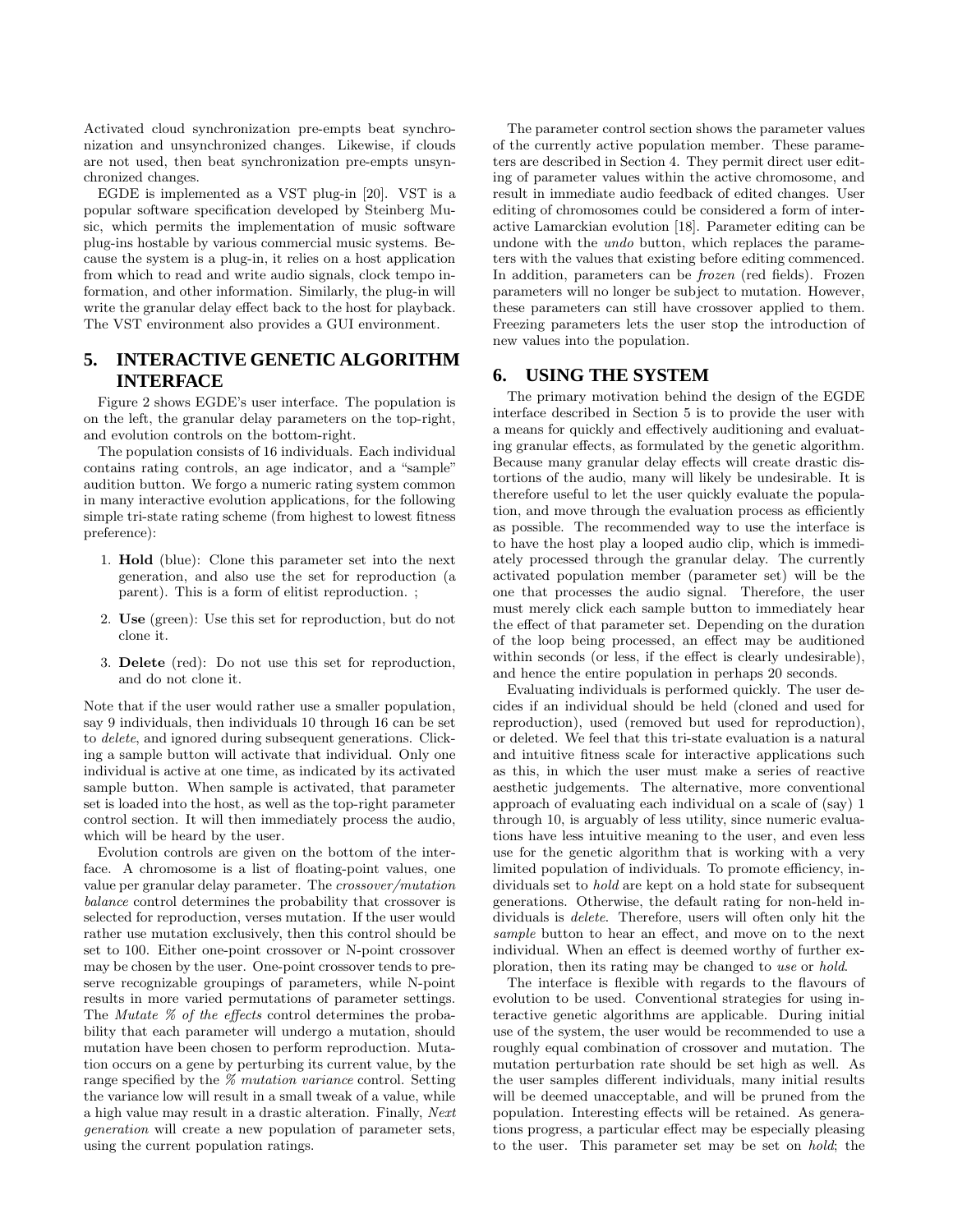

Figure 2: Granular Delay Interface

crossover rate can be reduced, as can the mutation rate. Then evolution will be used to tweak the effect, until a final desired version is found. At any time, the user is free to directly edit parameters. This will directly alter chromosomes, and user changes will be available for use during subsequent evolution.

Alternatively, exclusively mutation-directed evolution is common in interactive genetic algorithms. This may be done by turning the crossover rate to zero. As usual, the mutation perturbation rate can be fine tuned as generations progress. Mutation-based evolution can be used on multiple individuals, or just one individual set to hold. Of course, in the case of multiple individuals being mutated, the lack of crossover prevent shared characteristics from appearing in offspring.

The VST interface permits the user to save a selected parameter set as a parameter file. This can be loaded and used by the granular delay engine at any time. It can also be read and used outside the interactive genetic algorithm interface, since the granular delay engine can be used independently of the genetic algorithm interface. The user will therefore save favourite effects in a library, for future reference.

#### **7. CONCLUSIONS**

Our granular delay engine is inspired by the granular delay effect bundled with the Ableton Live music system [1]. Along with many of the parameters used by Ableton's effect, our engine additionally permits complex beat-synchronized parameter changes. However, like other granular synthesis systems and digital synthesis systems in general, there are a vast number of parameter settings possible. Parameters

interact in complex, nonlinear ways. This makes using granular effects difficult, especially when many parameters create extreme results.

We implemented a interactive genetic algorithm which the user can use to explore the vast space of granular possibilities, and iteratively refine and tweak until a desirable effect settings are found. User evaluation of individuals is usually a bottleneck in interactive evolution, due to user fatigue when confronted by the task of manually evaluating many populations of possibly unimpressive individuals. To help overcome this problem, we designed an interface that promotes fast and effective auditioning of candidate effects. This is particularly important in music and audio, because the user must invest time to hear an audio signal to completion. This contrasts to evolutionary art applications, in which the time invested is the significantly shorter duration it takes to glance at and evaluate a visual effect. Knowing that many granular delay effects will not be useful to a user during early generations, our interface lets users quickly hear an effect, and just as quickly remove it from further consideration. When effects are of more interest, rather than assign a score (which takes a certain amount of effort to determine, and is probably an arbitrary value anyway), the user merely indicates that that parameter set is to be flagged for use for reproduction. If the effect is of particular interest, it is flagged for use and cloning. And finally, the best results can be saved, and used in the main host application as desired.

Our use of an interactive genetic algorithm to explore granular synthesis parameterizations differs from the approach of Johnson [9]. His system uses mutation exclusively, utilizes numeric evaluation of individuals, and keeps